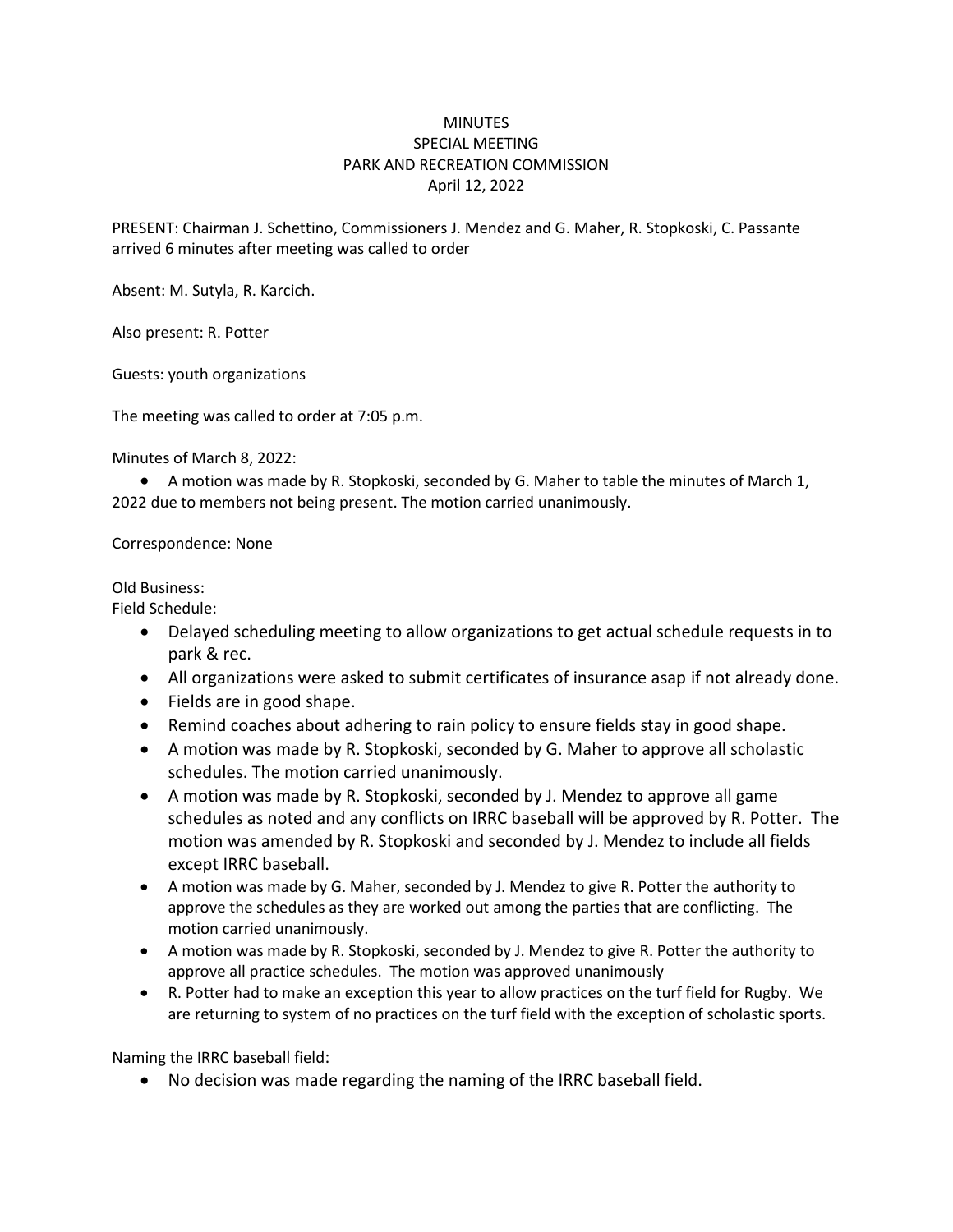- People are welcome to submit in writing if they are in favor or against the naming of IRRC Baseball.
- There were 14 people present at the meeting, 9 people at the meeting were in favor, 1 was against, 4 people abstained from voting.
- Carol Walter spoke in favor of naming field for Willie Fritz.
- Jane Scully Welch also spoke in favor and gave examples of other First Selectmen having articles named after them.
- Tom Welch also spoke in favor and gave reasons why.
- Keith Johnson was not in favor and gave reasons why.
- Mike Sutyla was not present but sent an email giving his opinion on the naming of any fields or destinations at Park & Rec locations. He believes a policy should be established first and criteria should limit dedications to people who are no longer living. He suggests a ball field at Morgan be named for Willie Fritz as he was First Selectman when we committed to the new high school and instrumental in the success of the varsity baseball program.
- There isn't a policy or procedure outlined in the Park & Rec Commission's manual for naming fields at this time.
- The Park & Rec Commission does not have final say; they make recommendations to the Town Council and the Town Council has final say.
- A motion was made by G Maher, seconded by J. Mendez to table the decision on the naming of IRRC Baseball as the commission has been attempting for the last year to address Park & Rec's policies and procedures.

Report on the town's parks condition:

 Two of the three reports were completed. Town Beach:

- DPW wants to put permanent posts in the ground for volleyball net.
- Re-striping beach parking lot cannot by dictated by Park & rec. This needs to be done by DPW and is covered under their budget and their schedule. DPW is aware this work needs to be done.
- There 8 huge logs on the beach that need to be removed by DPW along with a telephone pole that fell.
- The roof on the pavilion has been repaired.
- A motion for a recess was made at 7:34p.m. by R. Stopkoski, seconded by J. Mendez. The motion passed unanimously. Back in session at 7:36p.m.

Turf Field:

- Concession stand needs repainting and various rotted wood spots repaired.
- Outlet in front of concession stand needs a new cover plate. This should be addressed immediately.
- Concession stand window needs to be re-caulked.
- Field Rules sign needs to be replaced as it is cracked and could cut someone.
- Two by fours on the fence are broken and need to be replaced.
- Some of the fence sections behind the bleachers are missing top rails.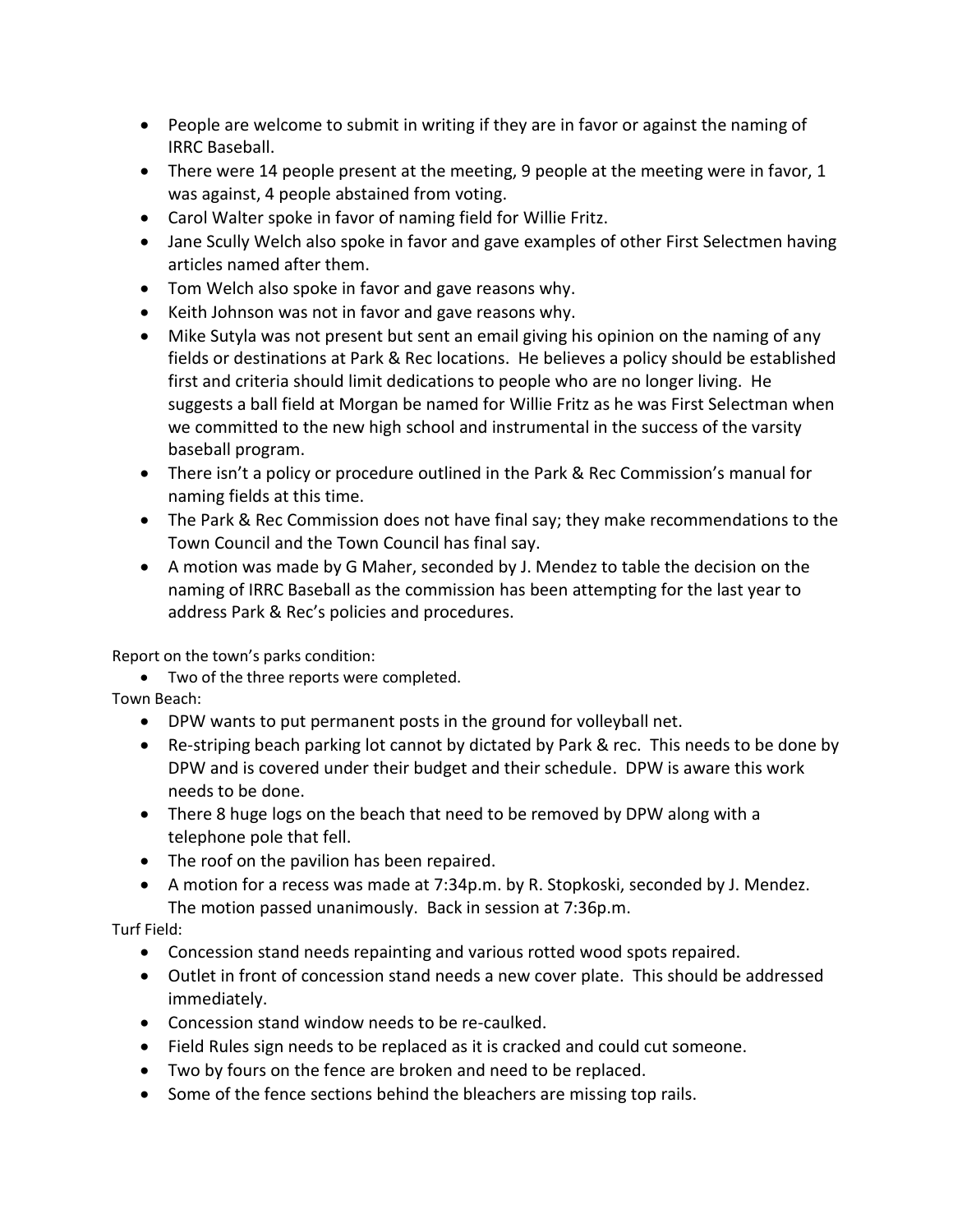- Away and Home bench covers have broken panels that need to be replaced.
- Chain link fence needs to be secured in various sections around the turf field. Park & Rec has a fence repair company come in every spring to evaluate and repair anything that needs to be done.
- Broken drainage covers on the turf have been replaced with plywood until replacements arrive.
- Turf storage garage needs miscellaneous repairs.

IRRC Field 3

- DPW storage garage in need of various repairs and repainting IRRC Baseball Field
- Announcers booth stairs are missing, some bleachers and windows are damaged. IRRC Playground
	- Needs to be mulched
	- Shed missing shingles and trim
- Gazebo missing shingles and some rotted wood needs to be repaired IRRC Basketball Court:
	- Block wall needs some top blocks repaired
- IRRC Field 1
	- Cement holding stair railing is cracked and railing is not secured.

A motion was made by R. Stopkoski, seconded by C. Passante to table the remainder of the discussion of the report to allow M. Sutyla and R. Karcich to complete their inspection of the Ethel Peters' complex

 Harry Swaun pavilion, skate park and video surveillance updates and Hesers' Pond will be covered under Director's Report

Review of Policies and Procedures:

- G. Maher and C. Passante were a subcommittee that were working on fees of facilities and fields.
- Chairman asked each commissioner to submit to the subcommittee suggestions on changes or additions to policies and procedures so they can organize them and bring them to the May  $3<sup>rd</sup>$  commission meeting to act on them.
- A motion was made by G. Maher seconded by C. Passante to expand the subcommittee by 1 person. The motion carried unanimously.
- Chairman asked someone to volunteer to be an addition and R. Stopkoski offered to be a part of the committee.
- **•** Review of policies and procedures to be included on May  $3^{rd}$  meeting agenda.

Beach Concession Stand Update:

- No interest has been shown at this time to run the concession stand.
- The beach concession cannot be run as a business but is a service to beach goers due to inclement weather, short season, etc.